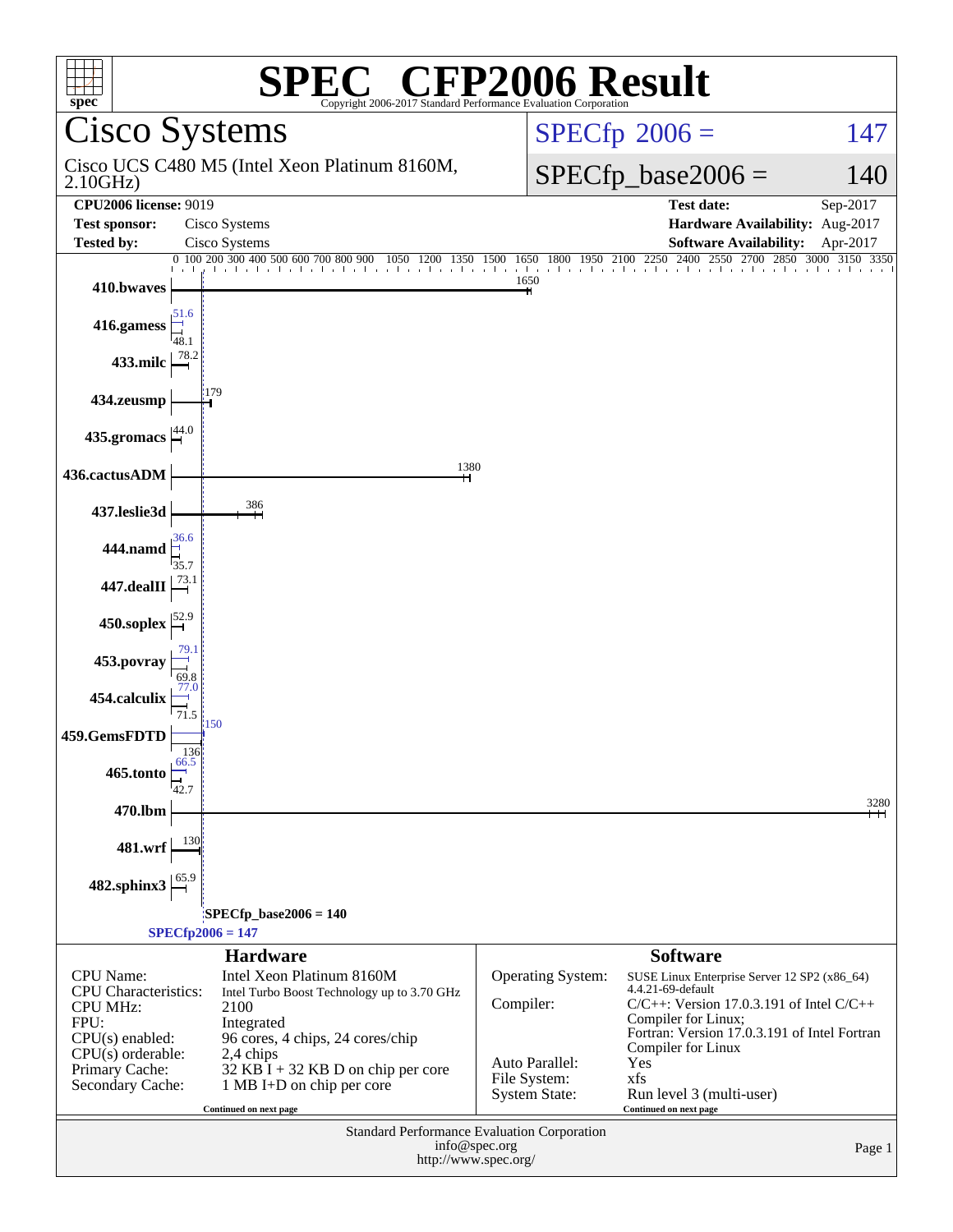

# Cisco Systems

#### 2.10GHz) Cisco UCS C480 M5 (Intel Xeon Platinum 8160M,

**[CPU2006 license:](http://www.spec.org/auto/cpu2006/Docs/result-fields.html#CPU2006license)** 9019 **[Test date:](http://www.spec.org/auto/cpu2006/Docs/result-fields.html#Testdate)** Sep-2017 **[Test sponsor:](http://www.spec.org/auto/cpu2006/Docs/result-fields.html#Testsponsor)** Cisco Systems **[Hardware Availability:](http://www.spec.org/auto/cpu2006/Docs/result-fields.html#HardwareAvailability)** Aug-2017

#### **[Tested by:](http://www.spec.org/auto/cpu2006/Docs/result-fields.html#Testedby)** Cisco Systems **[Software Availability:](http://www.spec.org/auto/cpu2006/Docs/result-fields.html#SoftwareAvailability)** Apr-2017 [L3 Cache:](http://www.spec.org/auto/cpu2006/Docs/result-fields.html#L3Cache) 33 MB I+D on chip per chip<br>Other Cache: None [Other Cache:](http://www.spec.org/auto/cpu2006/Docs/result-fields.html#OtherCache) [Memory:](http://www.spec.org/auto/cpu2006/Docs/result-fields.html#Memory) 768 GB (48 x 16 GB 2Rx4 PC4-2666V-R) [Disk Subsystem:](http://www.spec.org/auto/cpu2006/Docs/result-fields.html#DiskSubsystem) 1 x 1 TB SAS HDD, 7.2K RPM [Other Hardware:](http://www.spec.org/auto/cpu2006/Docs/result-fields.html#OtherHardware) None

| <b>Base Pointers:</b><br>Peak Pointers:<br>Other Software: | 3 |
|------------------------------------------------------------|---|

4-bit  $2/64$ -bit

one<sup>.</sup>

| <b>Results Table</b> |                                                                                                          |              |                |       |                |              |                |              |                |              |                |              |
|----------------------|----------------------------------------------------------------------------------------------------------|--------------|----------------|-------|----------------|--------------|----------------|--------------|----------------|--------------|----------------|--------------|
|                      | <b>Base</b>                                                                                              |              |                |       | <b>Peak</b>    |              |                |              |                |              |                |              |
| <b>Benchmark</b>     | <b>Seconds</b>                                                                                           | <b>Ratio</b> | <b>Seconds</b> | Ratio | <b>Seconds</b> | <b>Ratio</b> | <b>Seconds</b> | <b>Ratio</b> | <b>Seconds</b> | <b>Ratio</b> | <b>Seconds</b> | <b>Ratio</b> |
| 410.bwayes           | 8.21                                                                                                     | 1650         | 8.13           | 1670  | 8.23           | 1650         | 8.21           | 1650         | 8.13           | 1670         | 8.23           | 1650         |
| 416.gamess           | 406                                                                                                      | 48.2         | 407            | 48.1  | 407            | 48.1         | 379            | 51.6         | 379            | 51.7         | 381            | 51.4         |
| $433$ .milc          | 118                                                                                                      | 77.6         | 117            | 78.2  | 116            | 78.9         | 118            | 77.6         | 117            | 78.2         | 116            | 78.9         |
| 434.zeusmp           | 50.8                                                                                                     | 179          | 51.1           | 178   | 49.3           | 185          | 50.8           | 179          | 51.1           | 178          | 49.3           | 185          |
| 435.gromacs          | 163                                                                                                      | 43.7         | 161            | 44.3  | 162            | 44.0         | 163            | 43.7         | 161            | 44.3         | 162            | 44.0         |
| 436.cactusADM        | 8.80                                                                                                     | 1360         | 8.62           | 1390  | 8.65           | 1380         | 8.80           | 1360         | 8.62           | 1390         | 8.65           | 1380         |
| 437.leslie3d         | 30.7                                                                                                     | 306          | 22.2           | 423   | 24.4           | 386          | 30.7           | 306          | 22.2           | 423          | 24.4           | <u>386</u>   |
| 444.namd             | 225                                                                                                      | 35.7         | 225            | 35.7  | 225            | 35.7         | 219            | 36.6         | 219            | 36.5         | 219            | 36.6         |
| 447.dealII           | 157                                                                                                      | 73.1         | 157            | 72.8  | 157            | 73.1         | 157            | 73.1         | 157            | 72.8         | 157            | <b>73.1</b>  |
| 450.soplex           | 157                                                                                                      | 53.2         | 160            | 52.2  | 158            | 52.9         | 157            | 53.2         | 160            | 52.2         | 158            | 52.9         |
| 453.povray           | 76.3                                                                                                     | 69.8         | 76.3           | 69.8  | 76.3           | 69.7         | 67.4           | 78.9         | 67.2           | 79.1         | 67.2           | 79.2         |
| 454.calculix         | 115                                                                                                      | 71.5         | 115            | 71.5  | 116            | 71.4         | 107            | 77.2         | 107            | 76.9         | 107            | 77.0         |
| 459.GemsFDTD         | 78.3                                                                                                     | 136          | 79.2           | 134   | 78.1           | 136          | 71.5           | 148          | 70.8           | 150          | 70.9           | <u>150</u>   |
| 465.tonto            | 231                                                                                                      | 42.7         | 221            | 44.6  | 240            | 41.0         | 148            | 66.5         | 148            | 66.4         | 148            | 66.6         |
| 470.1bm              | 4.18                                                                                                     | 3280         | 4.24           | 3240  | 4.15           | 3310         | 4.18           | 3280         | 4.24           | 3240         | 4.15           | 3310         |
| 481.wrf              | 84.7                                                                                                     | 132          | 85.7           | 130   | 87.4           | 128          | 84.7           | 132          | 85.7           | <b>130</b>   | 87.4           | 128          |
| 482.sphinx3          | 296                                                                                                      | 65.9         | 298            | 65.3  | 296            | 65.9         | 296            | 65.9         | 298            | 65.3         | 296            | 65.9         |
|                      | Results appear in the order in which they were run. Bold underlined text indicates a median measurement. |              |                |       |                |              |                |              |                |              |                |              |

### **[Operating System Notes](http://www.spec.org/auto/cpu2006/Docs/result-fields.html#OperatingSystemNotes)**

Stack size set to unlimited using "ulimit -s unlimited"

### **[Platform Notes](http://www.spec.org/auto/cpu2006/Docs/result-fields.html#PlatformNotes)**

BIOS Settings: Intel HyperThreading Technology set to Disabled CPU performance set to Enterprise Power Performance Tuning set to OS SNC set to Disabled IMC Interleaving set to Auto Patrol Scrub set to Disabled Sysinfo program /home/cpu2006-1.2/config/sysinfo.rev6993 Revision 6993 of 2015-11-06 (b5e8d4b4eb51ed28d7f98696cbe290c1) running on linux-p0v5 Wed Sep 13 20:01:03 2017 Continued on next page

> Standard Performance Evaluation Corporation [info@spec.org](mailto:info@spec.org) <http://www.spec.org/>

#### Page 2

 $SPECTp2006 = 147$ 

## $SPECfp\_base2006 = 140$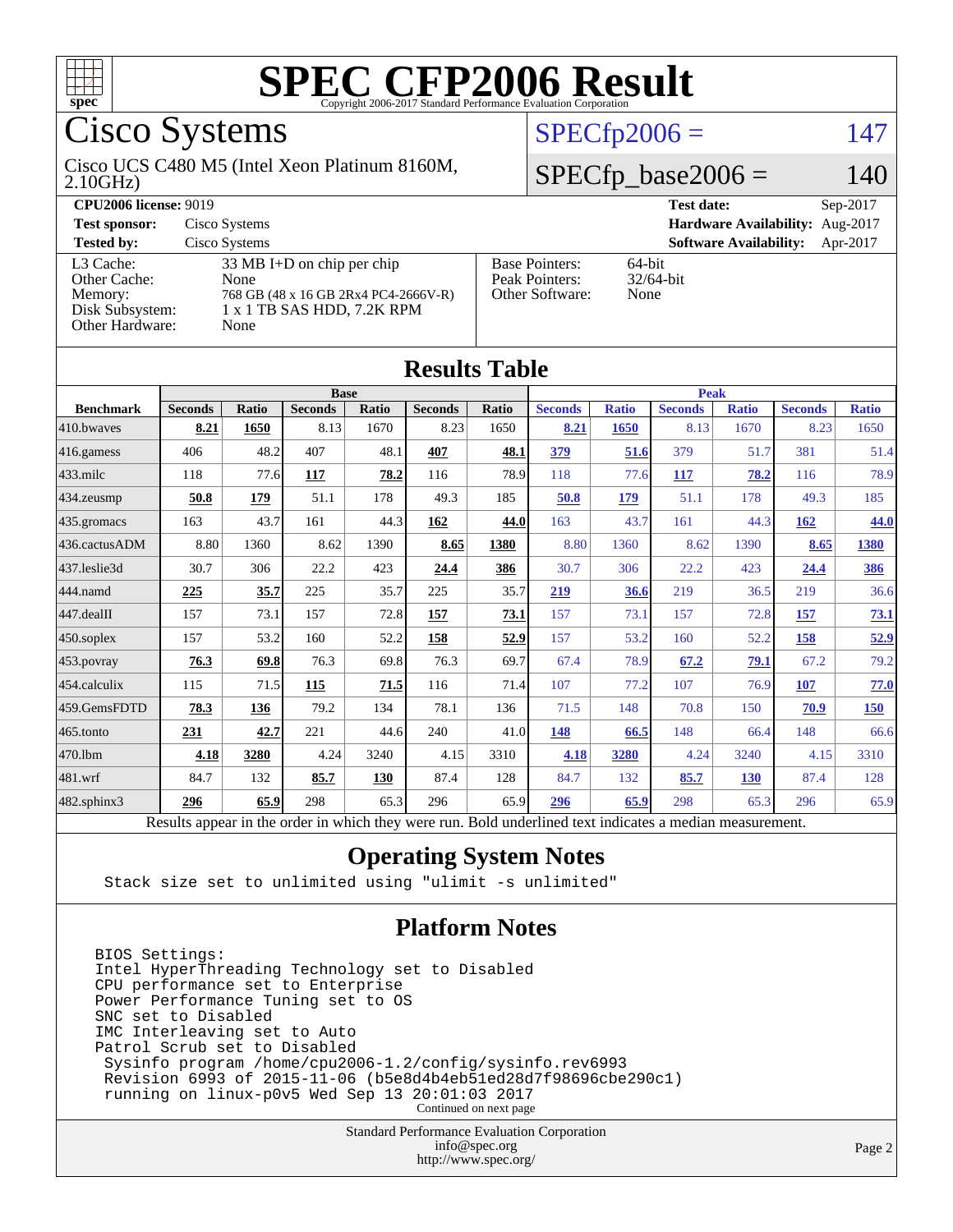

Cisco Systems

2.10GHz) Cisco UCS C480 M5 (Intel Xeon Platinum 8160M,  $SPECTp2006 = 147$ 

 $SPECfp\_base2006 = 140$ 

**[CPU2006 license:](http://www.spec.org/auto/cpu2006/Docs/result-fields.html#CPU2006license)** 9019 **[Test date:](http://www.spec.org/auto/cpu2006/Docs/result-fields.html#Testdate)** Sep-2017 **[Test sponsor:](http://www.spec.org/auto/cpu2006/Docs/result-fields.html#Testsponsor)** Cisco Systems **[Hardware Availability:](http://www.spec.org/auto/cpu2006/Docs/result-fields.html#HardwareAvailability)** Aug-2017 **[Tested by:](http://www.spec.org/auto/cpu2006/Docs/result-fields.html#Testedby)** Cisco Systems **[Software Availability:](http://www.spec.org/auto/cpu2006/Docs/result-fields.html#SoftwareAvailability)** Apr-2017

#### **[Platform Notes \(Continued\)](http://www.spec.org/auto/cpu2006/Docs/result-fields.html#PlatformNotes)**

Standard Performance Evaluation Corporation [info@spec.org](mailto:info@spec.org) Page 3 This section contains SUT (System Under Test) info as seen by some common utilities. To remove or add to this section, see: <http://www.spec.org/cpu2006/Docs/config.html#sysinfo> From /proc/cpuinfo model name : Intel(R) Xeon(R) Platinum 8160M CPU @ 2.10GHz 4 "physical id"s (chips) 96 "processors" cores, siblings (Caution: counting these is hw and system dependent. The following excerpts from /proc/cpuinfo might not be reliable. Use with caution.) cpu cores : 24 siblings : 24 physical 0: cores 0 1 2 3 4 5 8 9 10 11 12 13 16 17 18 19 20 21 24 25 26 27 28 29 physical 1: cores 0 1 2 3 4 5 8 9 10 11 12 13 16 17 18 19 20 21 24 25 26 27 28 29 physical 2: cores 0 1 2 3 4 5 8 9 10 11 12 13 16 17 18 19 20 21 24 25 26 27 28 29 physical 3: cores 0 1 2 3 4 5 8 9 10 11 12 13 16 17 18 19 20 21 24 25 26 27 28 29 cache size : 33792 KB From /proc/meminfo<br>MemTotal: 791193000 kB HugePages\_Total: 0<br>Hugepagesize: 2048 kB Hugepagesize: From /etc/\*release\* /etc/\*version\* SuSE-release: SUSE Linux Enterprise Server 12 (x86\_64) VERSION = 12 PATCHLEVEL = 2 # This file is deprecated and will be removed in a future service pack or release. # Please check /etc/os-release for details about this release. os-release: NAME="SLES" VERSION="12-SP2" VERSION\_ID="12.2" PRETTY\_NAME="SUSE Linux Enterprise Server 12 SP2" ID="sles" ANSI\_COLOR="0;32" CPE\_NAME="cpe:/o:suse:sles:12:sp2" uname -a: Linux linux-p0v5 4.4.21-69-default #1 SMP Tue Oct 25 10:58:20 UTC 2016 (9464f67) x86\_64 x86\_64 x86\_64 GNU/Linux run-level 3 Sep 13 19:56 Continued on next page

<http://www.spec.org/>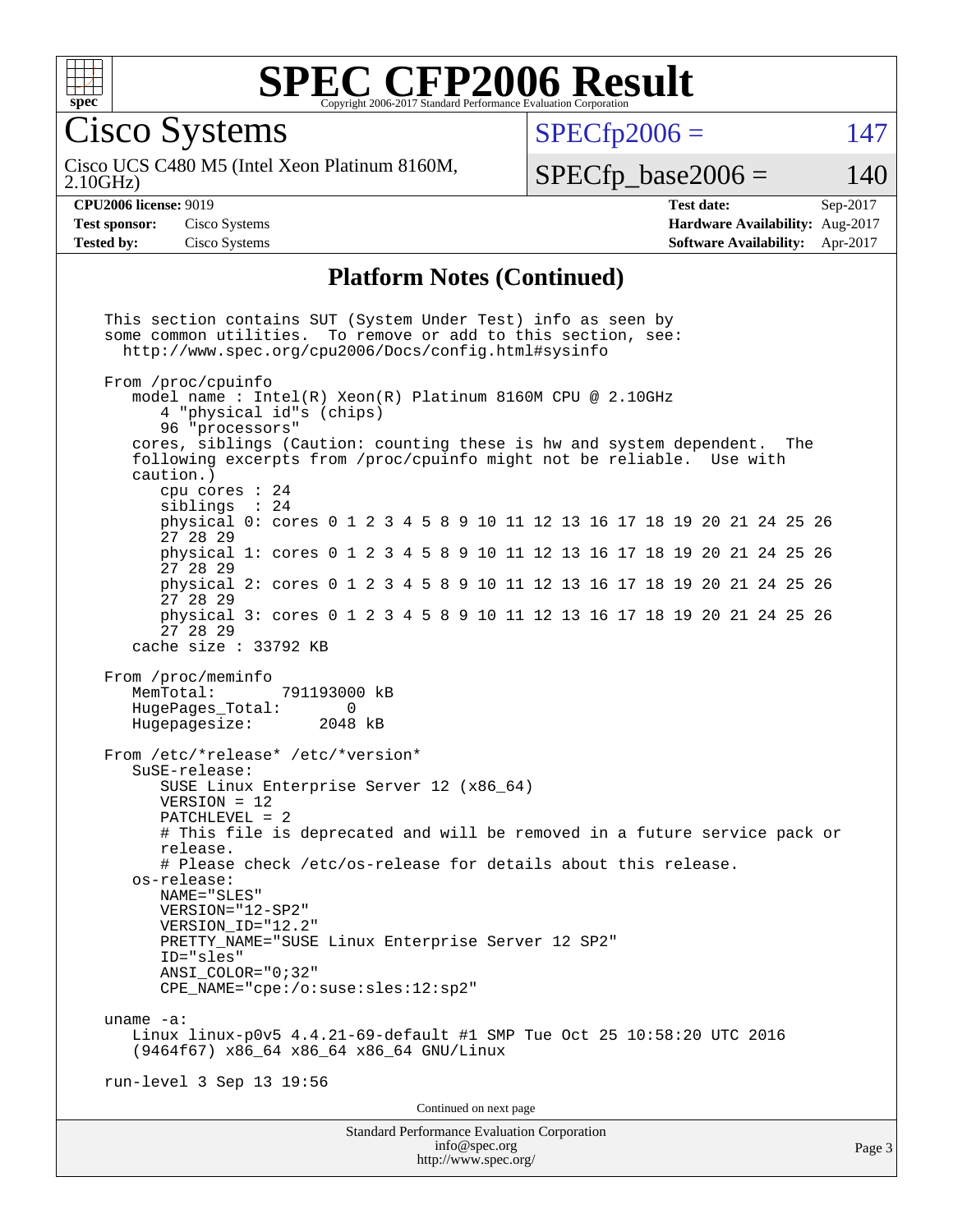

Cisco Systems

 $SPECTp2006 = 147$ 

2.10GHz) Cisco UCS C480 M5 (Intel Xeon Platinum 8160M,

 $SPECfp\_base2006 = 140$ 

**[CPU2006 license:](http://www.spec.org/auto/cpu2006/Docs/result-fields.html#CPU2006license)** 9019 **[Test date:](http://www.spec.org/auto/cpu2006/Docs/result-fields.html#Testdate)** Sep-2017 **[Test sponsor:](http://www.spec.org/auto/cpu2006/Docs/result-fields.html#Testsponsor)** Cisco Systems **[Hardware Availability:](http://www.spec.org/auto/cpu2006/Docs/result-fields.html#HardwareAvailability)** Aug-2017 **[Tested by:](http://www.spec.org/auto/cpu2006/Docs/result-fields.html#Testedby)** Cisco Systems **[Software Availability:](http://www.spec.org/auto/cpu2006/Docs/result-fields.html#SoftwareAvailability)** Apr-2017

#### **[Platform Notes \(Continued\)](http://www.spec.org/auto/cpu2006/Docs/result-fields.html#PlatformNotes)**

SPEC is set to: /home/cpu2006-1.2<br>Filesystem Type Size Use Type Size Used Avail Use% Mounted on /dev/sda1 xfs 930G 12G 919G 2% / Additional information from dmidecode:

 Warning: Use caution when you interpret this section. The 'dmidecode' program reads system data which is "intended to allow hardware to be accurately determined", but the intent may not be met, as there are frequent changes to hardware, firmware, and the "DMTF SMBIOS" standard.

 BIOS Cisco Systems, Inc. C480M5.3.1.0.248.0518171057 05/18/2017 Memory: 48x 0xCE00 M393A2G40EB2-CTD 16 GB 2 rank 2666 MHz

(End of data from sysinfo program)

#### **[General Notes](http://www.spec.org/auto/cpu2006/Docs/result-fields.html#GeneralNotes)**

Environment variables set by runspec before the start of the run: KMP AFFINITY = "granularity=fine, compact" LD\_LIBRARY\_PATH = "/home/cpu2006-1.2/lib/ia32:/home/cpu2006-1.2/lib/intel64:/home/cpu2006-1.2/sh10.2" OMP NUM THREADS = "96"

 Binaries compiled on a system with 1x Intel Core i7-4790 CPU + 32GB RAM memory using Redhat Enterprise Linux 7.2 Transparent Huge Pages enabled with: echo always > /sys/kernel/mm/transparent\_hugepage/enabled

### **[Base Compiler Invocation](http://www.spec.org/auto/cpu2006/Docs/result-fields.html#BaseCompilerInvocation)**

[C benchmarks](http://www.spec.org/auto/cpu2006/Docs/result-fields.html#Cbenchmarks):  $\text{icc}$   $-\text{m64}$ 

[C++ benchmarks:](http://www.spec.org/auto/cpu2006/Docs/result-fields.html#CXXbenchmarks) [icpc -m64](http://www.spec.org/cpu2006/results/res2017q4/cpu2006-20170919-50164.flags.html#user_CXXbase_intel_icpc_64bit_fc66a5337ce925472a5c54ad6a0de310)

[Fortran benchmarks](http://www.spec.org/auto/cpu2006/Docs/result-fields.html#Fortranbenchmarks): [ifort -m64](http://www.spec.org/cpu2006/results/res2017q4/cpu2006-20170919-50164.flags.html#user_FCbase_intel_ifort_64bit_ee9d0fb25645d0210d97eb0527dcc06e)

[Benchmarks using both Fortran and C](http://www.spec.org/auto/cpu2006/Docs/result-fields.html#BenchmarksusingbothFortranandC): [icc -m64](http://www.spec.org/cpu2006/results/res2017q4/cpu2006-20170919-50164.flags.html#user_CC_FCbase_intel_icc_64bit_bda6cc9af1fdbb0edc3795bac97ada53) [ifort -m64](http://www.spec.org/cpu2006/results/res2017q4/cpu2006-20170919-50164.flags.html#user_CC_FCbase_intel_ifort_64bit_ee9d0fb25645d0210d97eb0527dcc06e)

# **[Base Portability Flags](http://www.spec.org/auto/cpu2006/Docs/result-fields.html#BasePortabilityFlags)**

 410.bwaves: [-DSPEC\\_CPU\\_LP64](http://www.spec.org/cpu2006/results/res2017q4/cpu2006-20170919-50164.flags.html#suite_basePORTABILITY410_bwaves_DSPEC_CPU_LP64) 416.gamess: [-DSPEC\\_CPU\\_LP64](http://www.spec.org/cpu2006/results/res2017q4/cpu2006-20170919-50164.flags.html#suite_basePORTABILITY416_gamess_DSPEC_CPU_LP64)

Continued on next page

Standard Performance Evaluation Corporation [info@spec.org](mailto:info@spec.org) <http://www.spec.org/>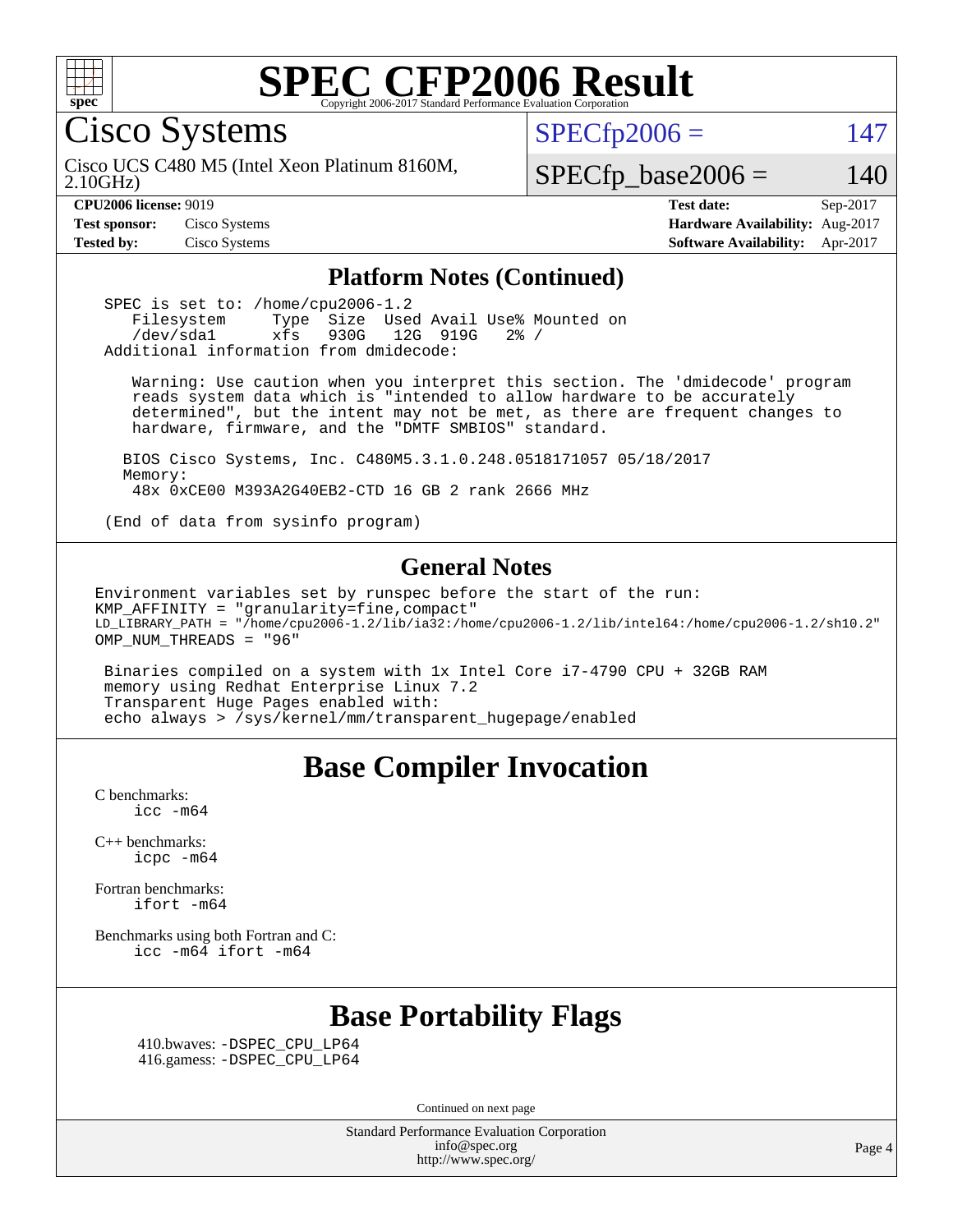

Cisco Systems

2.10GHz) Cisco UCS C480 M5 (Intel Xeon Platinum 8160M,  $SPECTp2006 = 147$ 

 $SPECfp\_base2006 = 140$ 

| <b>Test sponsor:</b> | Cisco Systems |
|----------------------|---------------|
| Tested bv:           | Cisco Systems |

**[CPU2006 license:](http://www.spec.org/auto/cpu2006/Docs/result-fields.html#CPU2006license)** 9019 **[Test date:](http://www.spec.org/auto/cpu2006/Docs/result-fields.html#Testdate)** Sep-2017 **[Hardware Availability:](http://www.spec.org/auto/cpu2006/Docs/result-fields.html#HardwareAvailability)** Aug-2017 **[Software Availability:](http://www.spec.org/auto/cpu2006/Docs/result-fields.html#SoftwareAvailability)** Apr-2017

# **[Base Portability Flags \(Continued\)](http://www.spec.org/auto/cpu2006/Docs/result-fields.html#BasePortabilityFlags)**

| 433.milc: -DSPEC CPU LP64                    |                                                                |
|----------------------------------------------|----------------------------------------------------------------|
| 434.zeusmp: -DSPEC_CPU_LP64                  |                                                                |
| 435.gromacs: -DSPEC_CPU_LP64 -nofor_main     |                                                                |
| 436.cactusADM: - DSPEC CPU LP64 - nofor main |                                                                |
| 437.leslie3d: -DSPEC CPU LP64                |                                                                |
| 444.namd: -DSPEC CPU LP64                    |                                                                |
| 447.dealII: -DSPEC CPU LP64                  |                                                                |
| 450.soplex: -DSPEC_CPU_LP64                  |                                                                |
| 453.povray: -DSPEC_CPU_LP64                  |                                                                |
| 454.calculix: - DSPEC CPU LP64 - nofor main  |                                                                |
| 459. GemsFDTD: - DSPEC CPU LP64              |                                                                |
| 465.tonto: - DSPEC_CPU LP64                  |                                                                |
| 470.1bm: - DSPEC CPU LP64                    |                                                                |
|                                              | 481.wrf: -DSPEC_CPU_LP64 -DSPEC_CPU_CASE_FLAG -DSPEC_CPU_LINUX |
| 482.sphinx3: -DSPEC_CPU_LP64                 |                                                                |

### **[Base Optimization Flags](http://www.spec.org/auto/cpu2006/Docs/result-fields.html#BaseOptimizationFlags)**

[C benchmarks](http://www.spec.org/auto/cpu2006/Docs/result-fields.html#Cbenchmarks):

[-xCORE-AVX2](http://www.spec.org/cpu2006/results/res2017q4/cpu2006-20170919-50164.flags.html#user_CCbase_f-xCORE-AVX2) [-ipo](http://www.spec.org/cpu2006/results/res2017q4/cpu2006-20170919-50164.flags.html#user_CCbase_f-ipo) [-O3](http://www.spec.org/cpu2006/results/res2017q4/cpu2006-20170919-50164.flags.html#user_CCbase_f-O3) [-no-prec-div](http://www.spec.org/cpu2006/results/res2017q4/cpu2006-20170919-50164.flags.html#user_CCbase_f-no-prec-div) [-parallel](http://www.spec.org/cpu2006/results/res2017q4/cpu2006-20170919-50164.flags.html#user_CCbase_f-parallel) [-qopt-prefetch](http://www.spec.org/cpu2006/results/res2017q4/cpu2006-20170919-50164.flags.html#user_CCbase_f-qopt-prefetch)

[C++ benchmarks:](http://www.spec.org/auto/cpu2006/Docs/result-fields.html#CXXbenchmarks) [-xCORE-AVX2](http://www.spec.org/cpu2006/results/res2017q4/cpu2006-20170919-50164.flags.html#user_CXXbase_f-xCORE-AVX2) [-ipo](http://www.spec.org/cpu2006/results/res2017q4/cpu2006-20170919-50164.flags.html#user_CXXbase_f-ipo) [-O3](http://www.spec.org/cpu2006/results/res2017q4/cpu2006-20170919-50164.flags.html#user_CXXbase_f-O3) [-no-prec-div](http://www.spec.org/cpu2006/results/res2017q4/cpu2006-20170919-50164.flags.html#user_CXXbase_f-no-prec-div) [-qopt-prefetch](http://www.spec.org/cpu2006/results/res2017q4/cpu2006-20170919-50164.flags.html#user_CXXbase_f-qopt-prefetch)

[Fortran benchmarks](http://www.spec.org/auto/cpu2006/Docs/result-fields.html#Fortranbenchmarks): [-xCORE-AVX2](http://www.spec.org/cpu2006/results/res2017q4/cpu2006-20170919-50164.flags.html#user_FCbase_f-xCORE-AVX2) [-ipo](http://www.spec.org/cpu2006/results/res2017q4/cpu2006-20170919-50164.flags.html#user_FCbase_f-ipo) [-O3](http://www.spec.org/cpu2006/results/res2017q4/cpu2006-20170919-50164.flags.html#user_FCbase_f-O3) [-no-prec-div](http://www.spec.org/cpu2006/results/res2017q4/cpu2006-20170919-50164.flags.html#user_FCbase_f-no-prec-div) [-parallel](http://www.spec.org/cpu2006/results/res2017q4/cpu2006-20170919-50164.flags.html#user_FCbase_f-parallel) [-qopt-prefetch](http://www.spec.org/cpu2006/results/res2017q4/cpu2006-20170919-50164.flags.html#user_FCbase_f-qopt-prefetch)

[Benchmarks using both Fortran and C](http://www.spec.org/auto/cpu2006/Docs/result-fields.html#BenchmarksusingbothFortranandC): [-xCORE-AVX2](http://www.spec.org/cpu2006/results/res2017q4/cpu2006-20170919-50164.flags.html#user_CC_FCbase_f-xCORE-AVX2) [-ipo](http://www.spec.org/cpu2006/results/res2017q4/cpu2006-20170919-50164.flags.html#user_CC_FCbase_f-ipo) [-O3](http://www.spec.org/cpu2006/results/res2017q4/cpu2006-20170919-50164.flags.html#user_CC_FCbase_f-O3) [-no-prec-div](http://www.spec.org/cpu2006/results/res2017q4/cpu2006-20170919-50164.flags.html#user_CC_FCbase_f-no-prec-div) [-parallel](http://www.spec.org/cpu2006/results/res2017q4/cpu2006-20170919-50164.flags.html#user_CC_FCbase_f-parallel) [-qopt-prefetch](http://www.spec.org/cpu2006/results/res2017q4/cpu2006-20170919-50164.flags.html#user_CC_FCbase_f-qopt-prefetch)

### **[Peak Compiler Invocation](http://www.spec.org/auto/cpu2006/Docs/result-fields.html#PeakCompilerInvocation)**

[C benchmarks](http://www.spec.org/auto/cpu2006/Docs/result-fields.html#Cbenchmarks): [icc -m64](http://www.spec.org/cpu2006/results/res2017q4/cpu2006-20170919-50164.flags.html#user_CCpeak_intel_icc_64bit_bda6cc9af1fdbb0edc3795bac97ada53)

[C++ benchmarks:](http://www.spec.org/auto/cpu2006/Docs/result-fields.html#CXXbenchmarks) [icpc -m64](http://www.spec.org/cpu2006/results/res2017q4/cpu2006-20170919-50164.flags.html#user_CXXpeak_intel_icpc_64bit_fc66a5337ce925472a5c54ad6a0de310)

[Fortran benchmarks](http://www.spec.org/auto/cpu2006/Docs/result-fields.html#Fortranbenchmarks): [ifort -m64](http://www.spec.org/cpu2006/results/res2017q4/cpu2006-20170919-50164.flags.html#user_FCpeak_intel_ifort_64bit_ee9d0fb25645d0210d97eb0527dcc06e)

[Benchmarks using both Fortran and C](http://www.spec.org/auto/cpu2006/Docs/result-fields.html#BenchmarksusingbothFortranandC): [icc -m64](http://www.spec.org/cpu2006/results/res2017q4/cpu2006-20170919-50164.flags.html#user_CC_FCpeak_intel_icc_64bit_bda6cc9af1fdbb0edc3795bac97ada53) [ifort -m64](http://www.spec.org/cpu2006/results/res2017q4/cpu2006-20170919-50164.flags.html#user_CC_FCpeak_intel_ifort_64bit_ee9d0fb25645d0210d97eb0527dcc06e)

> Standard Performance Evaluation Corporation [info@spec.org](mailto:info@spec.org) <http://www.spec.org/>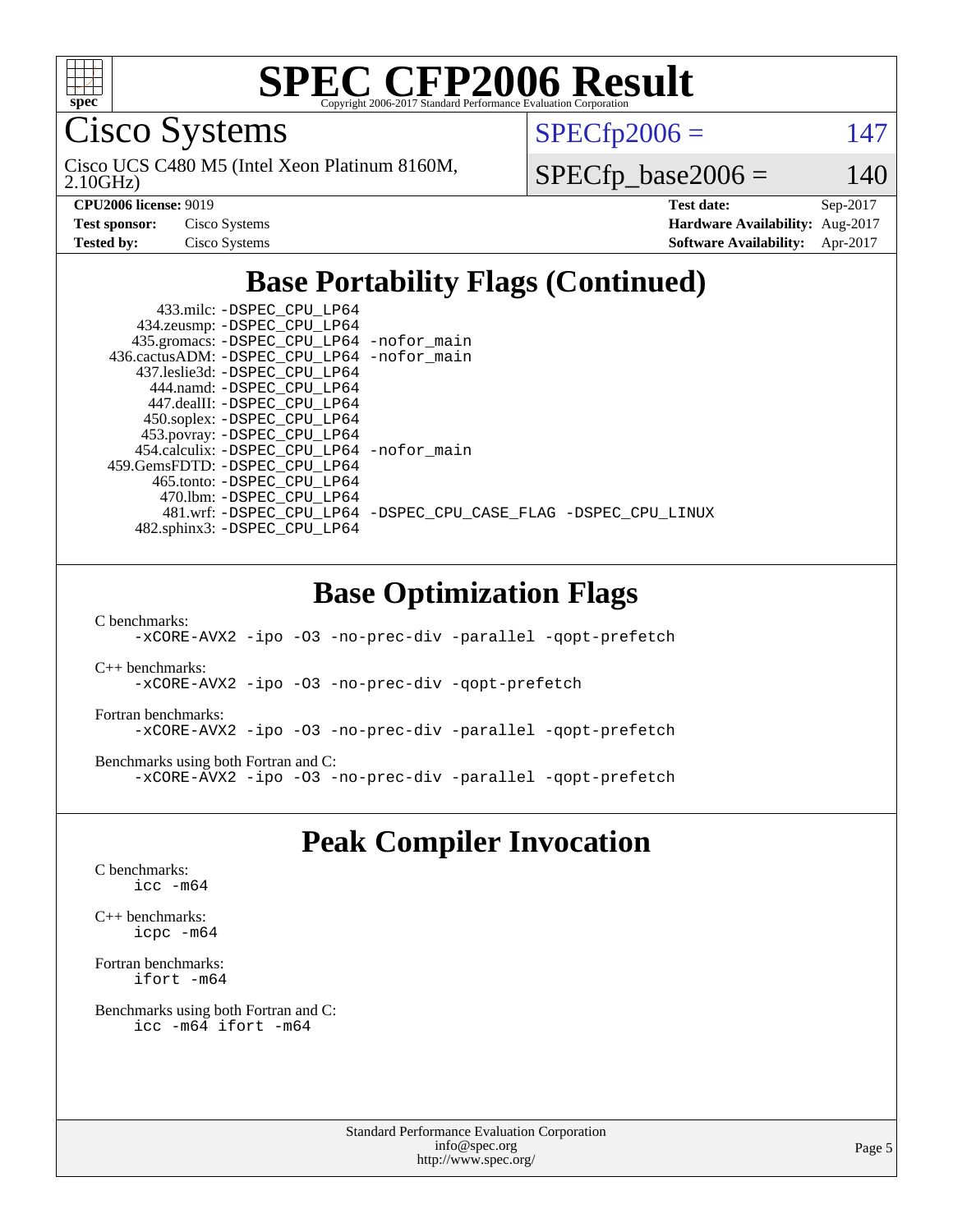

Cisco Systems

Cisco UCS C480 M5 (Intel Xeon Platinum 8160M,

 $SPECTp2006 = 147$ 

2.10GHz)

 $SPECfp\_base2006 = 140$ 

**[CPU2006 license:](http://www.spec.org/auto/cpu2006/Docs/result-fields.html#CPU2006license)** 9019 **[Test date:](http://www.spec.org/auto/cpu2006/Docs/result-fields.html#Testdate)** Sep-2017 **[Test sponsor:](http://www.spec.org/auto/cpu2006/Docs/result-fields.html#Testsponsor)** Cisco Systems **[Hardware Availability:](http://www.spec.org/auto/cpu2006/Docs/result-fields.html#HardwareAvailability)** Aug-2017 **[Tested by:](http://www.spec.org/auto/cpu2006/Docs/result-fields.html#Testedby)** Cisco Systems **[Software Availability:](http://www.spec.org/auto/cpu2006/Docs/result-fields.html#SoftwareAvailability)** Apr-2017

# **[Peak Portability Flags](http://www.spec.org/auto/cpu2006/Docs/result-fields.html#PeakPortabilityFlags)**

Same as Base Portability Flags

# **[Peak Optimization Flags](http://www.spec.org/auto/cpu2006/Docs/result-fields.html#PeakOptimizationFlags)**

[C benchmarks](http://www.spec.org/auto/cpu2006/Docs/result-fields.html#Cbenchmarks):

433.milc: basepeak = yes

 $470$ .lbm: basepeak = yes

 $482$ .sphinx3: basepeak = yes

[C++ benchmarks:](http://www.spec.org/auto/cpu2006/Docs/result-fields.html#CXXbenchmarks)

```
 444.namd: -prof-gen(pass 1) -prof-use(pass 2) -xCORE-AVX2(pass 2)
      -par-num-threads=1-ipo-O3(pass 2)-no-prec-div(pass 2) -fno-alias -auto-ilp32
```
447.dealII: basepeak = yes

 $450$ .soplex: basepeak = yes

```
 453.povray: -prof-gen(pass 1) -prof-use(pass 2) -xCORE-AVX2(pass 2)
        -par-num-threads=1-ipo-O3(pass 2)-no-prec-div(pass 2) -unroll4 -ansi-alias
```
[Fortran benchmarks](http://www.spec.org/auto/cpu2006/Docs/result-fields.html#Fortranbenchmarks):

```
410.bwaves: basepeak = yes 416.gamess: -prof-gen(pass 1) -prof-use(pass 2) -xCORE-AVX2(pass 2)
           -par-num-threads=1-ipo-O3(pass 2)-no-prec-div(pass 2) -unroll2 -inline-level=0 -scalar-rep-
   434.zeusmp: basepeak = yes
   437.leslie3d: basepeak = yes
459.GemsFDTD: -prof-gen(pass 1) -prof-use(pass 2) -xCORE-AVX2(pass 2)
           -par-num-threads=1-ipo-O3(pass 2)-no-prec-div(pass 2) -unroll2 -inline-level=0
           -qopt-prefetch -parallel
     465.tonto: -prof-gen(pass 1) -prof-use(pass 2) -xCORE-AVX2(pass 2)
           -par-num-threads=1(pass 1) -ipo(pass 2) -O3(pass 2)
           -no-prec-div-inline-calloc-qopt-malloc-options=3
           -auto -unroll4
```
Continued on next page

```
Standard Performance Evaluation Corporation
            info@spec.org
          http://www.spec.org/
```